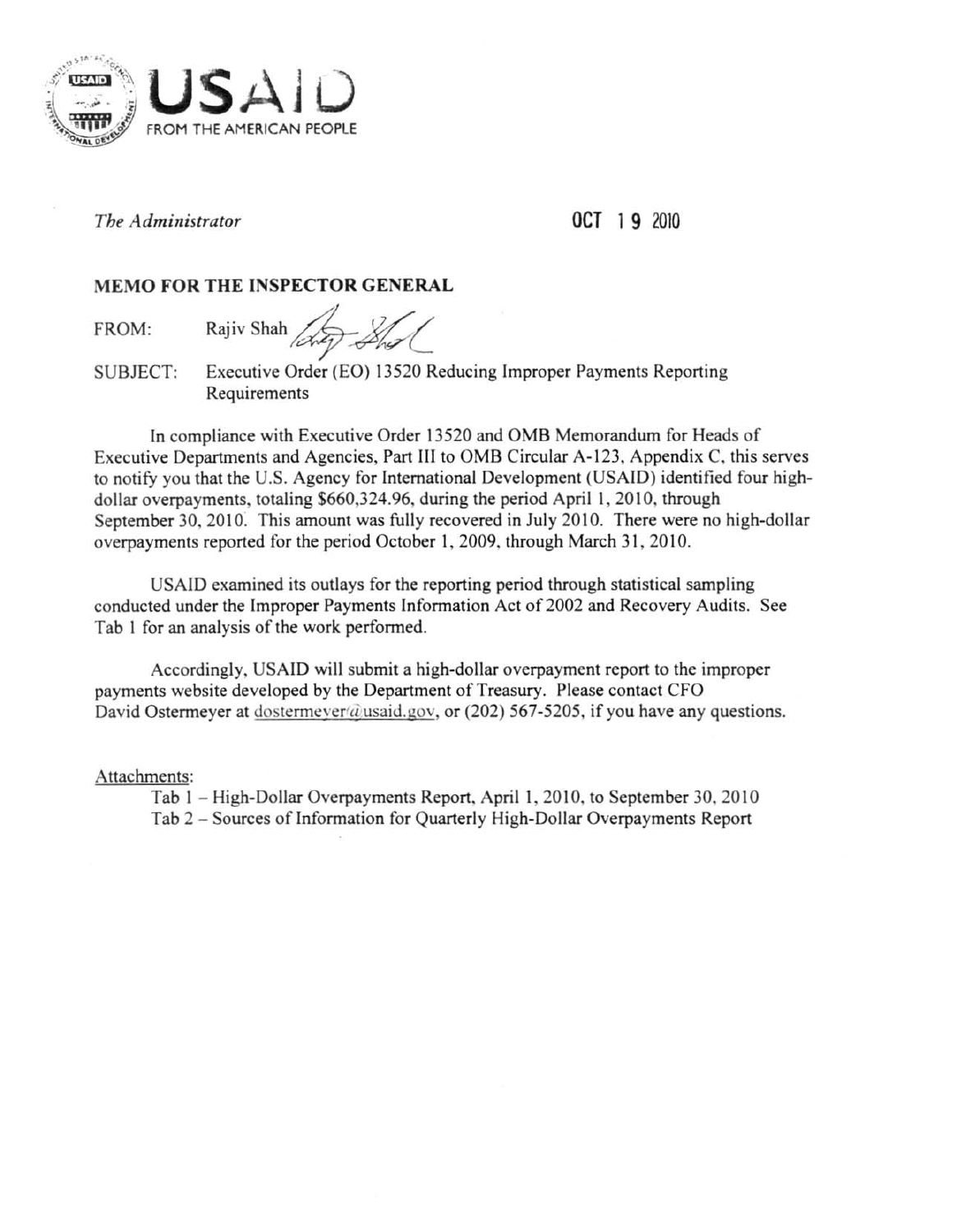High-Dollar Overpayment Report for the Period April 1 through September 30, 2010

| $\omega$                                                                                                                                                                                                                                                                                                                                                                                         | N                                                                                                                                                                                                                                                                                                                                                                                                |                                                                                                                                                                                                                                                                                                                                                                                                 | No.                                        |
|--------------------------------------------------------------------------------------------------------------------------------------------------------------------------------------------------------------------------------------------------------------------------------------------------------------------------------------------------------------------------------------------------|--------------------------------------------------------------------------------------------------------------------------------------------------------------------------------------------------------------------------------------------------------------------------------------------------------------------------------------------------------------------------------------------------|-------------------------------------------------------------------------------------------------------------------------------------------------------------------------------------------------------------------------------------------------------------------------------------------------------------------------------------------------------------------------------------------------|--------------------------------------------|
| 467,336 79                                                                                                                                                                                                                                                                                                                                                                                       | 33,187.92                                                                                                                                                                                                                                                                                                                                                                                        | 149,248.98                                                                                                                                                                                                                                                                                                                                                                                      | Overpayment<br>Amount of                   |
| Assistance, and<br>A22 - Protection.<br>Solutions                                                                                                                                                                                                                                                                                                                                                | Assistance, and<br>A22 - Protection<br>Solutions                                                                                                                                                                                                                                                                                                                                                 | Assistance, and<br>A22 - Protection<br>Supports                                                                                                                                                                                                                                                                                                                                                 | Program Area                               |
| 0102/12/9                                                                                                                                                                                                                                                                                                                                                                                        | 0102/12010                                                                                                                                                                                                                                                                                                                                                                                       | 0102/12/9                                                                                                                                                                                                                                                                                                                                                                                       | Received<br>Date                           |
| 0102/12/9                                                                                                                                                                                                                                                                                                                                                                                        | 6/21/2010                                                                                                                                                                                                                                                                                                                                                                                        | 0102/12/9                                                                                                                                                                                                                                                                                                                                                                                       | Date Posted to<br>Phoenix                  |
| 7/7/2010                                                                                                                                                                                                                                                                                                                                                                                         | 0102/62/9                                                                                                                                                                                                                                                                                                                                                                                        | 0102/1/2                                                                                                                                                                                                                                                                                                                                                                                        | Overpayment<br>Date of                     |
| Entity                                                                                                                                                                                                                                                                                                                                                                                           | Entity                                                                                                                                                                                                                                                                                                                                                                                           | Entity                                                                                                                                                                                                                                                                                                                                                                                          | Individual<br>Entity or                    |
| Baltimore                                                                                                                                                                                                                                                                                                                                                                                        | Baltimore                                                                                                                                                                                                                                                                                                                                                                                        | Baltimore                                                                                                                                                                                                                                                                                                                                                                                       | <b>Clty/County</b>                         |
| š                                                                                                                                                                                                                                                                                                                                                                                                | š                                                                                                                                                                                                                                                                                                                                                                                                | š                                                                                                                                                                                                                                                                                                                                                                                               | State                                      |
| error.<br>oversight and paid it in<br>duplicate due to an<br>subsequent invoice as a<br>staff did not identify the<br>Payments (CMP) Division<br>The Cash Management and overpayment.<br>exact amount and activity.<br>different activities. In this<br>the exact amount for<br>were submitted for the<br>instance, multiple invoices<br>invoices are submitted for<br>On many occasions freight | error.<br>exact amount and activity.<br>oversight and paid it in<br>duplicate due to an<br>subsequent invoice as a<br>staff did not identify the<br>Payments (CMP) Division<br>The Cash Management and overpayment.<br>instance, multiple invoices<br>different activities. In this<br>the exact amount for<br>invoices are submitted for<br>On many occasions freight<br>were submitted for the | exact amount and activity.<br>error.<br>oversight and paid it in<br>duplicate due to an<br>subsequent invoice as a<br>staff did not identify the<br>Payments (CMP) Division<br>were submitted for the<br>different activities. In this<br>the exact amount for<br>invoices are submitted for<br>The Cash Management and overpayment<br>instance, multiple invoices<br>On many occasions freight | <b>Cause of Overpayment</b>                |
| CMP will request<br>refund of                                                                                                                                                                                                                                                                                                                                                                    | CMP will request<br>refund of                                                                                                                                                                                                                                                                                                                                                                    | CMP will request<br>refund of                                                                                                                                                                                                                                                                                                                                                                   | Actions/Plans<br>Overpayment<br>to Recover |
| Overpayment refunded to<br>0102/62/10 uo QIVSN                                                                                                                                                                                                                                                                                                                                                   | Overpayment refunded to<br>USAID on 07/08/2010.                                                                                                                                                                                                                                                                                                                                                  | Overpayment refunded to<br>USAID on 07/29/2010.                                                                                                                                                                                                                                                                                                                                                 | <b>Status of Overpayment</b>               |
| improper payment occurrences<br>disciplinary action for numerous<br>payments and will be subjected to<br>payments. The payment staff will be<br>and be proactive in processing<br>submit only one invoice per activity.<br>Payment processing staff have been<br>held accountable for improper<br>cautioned to exercise due diligence<br>USAID has asked the vendor to                           | and be proactive in processing<br>disciplinary action for numerous<br>held accountable for improper<br>payments. The payment staff will be<br>improper payment occurrences<br>payments and will be subjected to<br>Payment processing staff have been<br>submit only one invoice per activity<br>cautioned to exercise due diligence<br>USAID has asked the vendor to                            | and be proactive in processing<br>held accountable for improper<br>payments. The payment staff will be<br>Payment processing staff have been<br>improper payment occurrences<br>disciplinary action for numerous<br>cautioned to exercise due diligence<br>submit only one invoice per activity.<br>payments and will be subjected to<br>USAID has asked the vendor to                          | Actions to Prevent Recurrence              |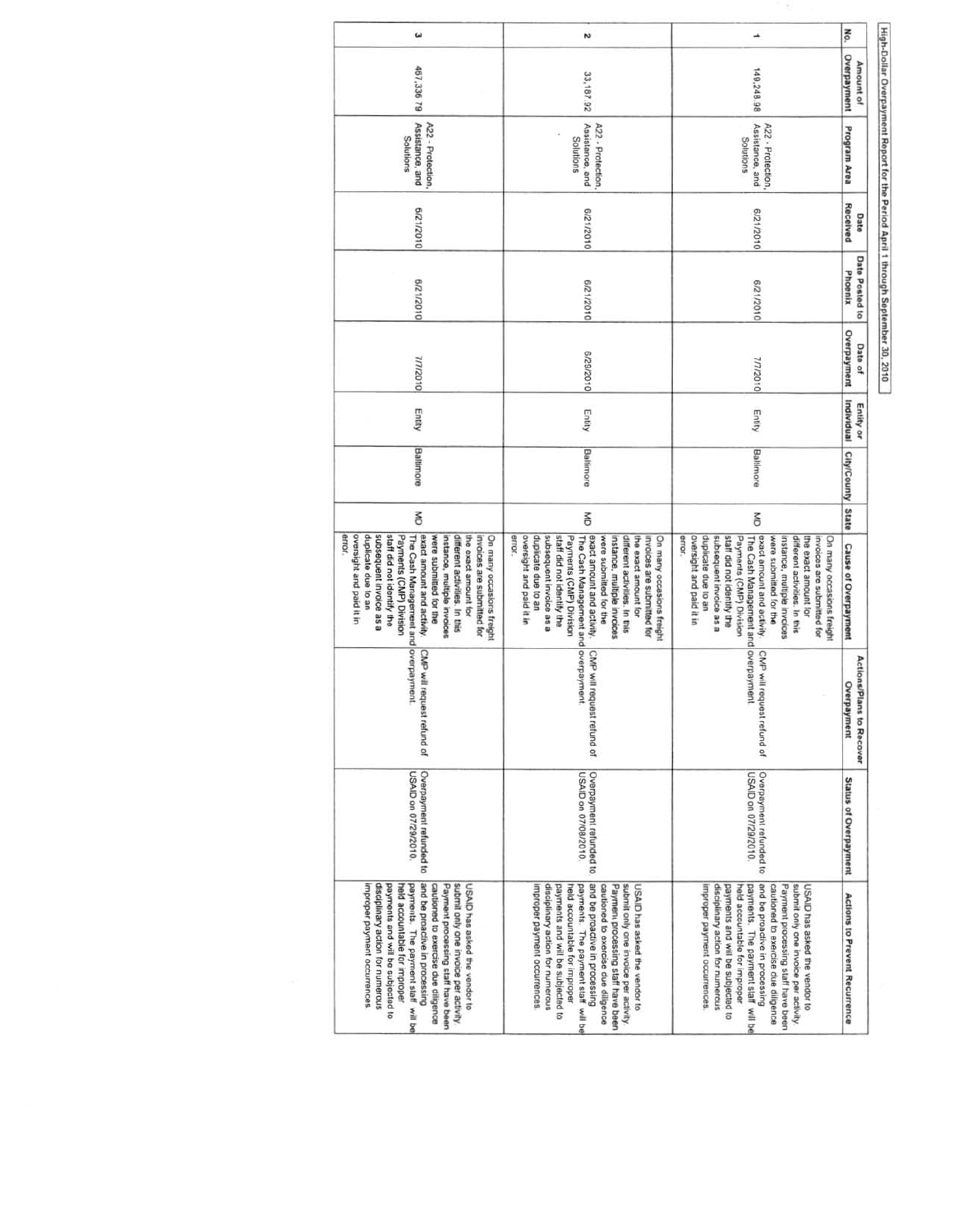| Total      |                                                                                                                                                                                                                                                                                                                                                                                                                 |  |  |  |
|------------|-----------------------------------------------------------------------------------------------------------------------------------------------------------------------------------------------------------------------------------------------------------------------------------------------------------------------------------------------------------------------------------------------------------------|--|--|--|
| 660,324.96 | 10,551.27                                                                                                                                                                                                                                                                                                                                                                                                       |  |  |  |
|            | Assistance, and<br>A22 - Protection<br>Solutions                                                                                                                                                                                                                                                                                                                                                                |  |  |  |
|            | 0102/12/9                                                                                                                                                                                                                                                                                                                                                                                                       |  |  |  |
|            | 102/12/9                                                                                                                                                                                                                                                                                                                                                                                                        |  |  |  |
|            | 102/62/9                                                                                                                                                                                                                                                                                                                                                                                                        |  |  |  |
|            | Entity                                                                                                                                                                                                                                                                                                                                                                                                          |  |  |  |
|            | Baltimore                                                                                                                                                                                                                                                                                                                                                                                                       |  |  |  |
|            | š                                                                                                                                                                                                                                                                                                                                                                                                               |  |  |  |
|            | exact amount and activity. CMP will request<br>staff did not identify the<br>the exact amount for<br>error<br>duplicate due to an<br>subsequent invoice as a<br>Payments (CMP) Division<br>The Cash Management and overpayment<br>invoices are submitted for<br>On many occasions freight<br>oversight and paid it in<br>were submitted for the<br>instance, multiple invoices<br>different activities. In this |  |  |  |
|            | refund of                                                                                                                                                                                                                                                                                                                                                                                                       |  |  |  |
|            | USAID on 07/08/2010.                                                                                                                                                                                                                                                                                                                                                                                            |  |  |  |
|            | Overpayment refunded to land be proactive in processing<br>payments. The payment staff will be<br>Improper payment occurrences<br>disciplinary action for numerous<br>payments and will be subjected to<br>cautioned to exercise due disgence<br>Payment processing staff have been<br>held accountable for improper<br>submit only one invoice per activity<br>USAID has asked the vendor to                   |  |  |  |

# Addendum

| $\frac{1}{2}$                                                                                                                                                                                                                        |
|--------------------------------------------------------------------------------------------------------------------------------------------------------------------------------------------------------------------------------------|
| The original invoice in the amount of \$149,248.98 was received on June 07, 2010,                                                                                                                                                    |
| posted to Phoenix on the same day and paid on June 14, 2010. The duplicate<br>payment was made on July 07, 2010.                                                                                                                     |
| <b>THE STATE IS A REAL FIRST COMMUNIST COMMUNIST COMMUNIST COMMUNIST COMMUNIST COMMUNIST COMMUNIST COMMUNIST COMMUNIST COMMUNIST COMMUNIST COMMUNIST COMMUNIST COMMUNIST COMMUNIST COMMUNIST COMMUNIST COMMUNIST COMMUNIST COMMU</b> |

- $\overline{\mathbf{v}}$
- $\omega$ The original invoice in the amount of \$33.187.92 was received on June 07, 2010.<br>power was made on June 29, 2010<br>The original invoice in the amount of \$467.336.79 was received on June 07, 2010,<br>posted to Phoenix on the sam
- $\blacktriangle$ The original invoice in the amount of \$10,551,27 was received on June 07, 2010,<br>posted to Phoenix on the same day and paid on June 22, 2010. The duplicate<br>payment was made on June 29, 2010.
- 

 $\mathcal{C}_{\mathbf{d}}$ 

# Action Plan to prevent future improper payment occurrences:<br>Review an invoice to ensure that it is legal, valid and correct.<br>Generate a historical report of payments to the same vendor.

- ä,
- 
- Further research amounts that are exactly the same.
- $\begin{array}{ccccccccccccccccc} \multicolumn{4}{c}{} & \multicolumn{4}{c}{} & \multicolumn{4}{c}{} & \multicolumn{4}{c}{} & \multicolumn{4}{c}{} & \multicolumn{4}{c}{} & \multicolumn{4}{c}{} & \multicolumn{4}{c}{} & \multicolumn{4}{c}{} & \multicolumn{4}{c}{} & \multicolumn{4}{c}{} & \multicolumn{4}{c}{} & \multicolumn{4}{c}{} & \multicolumn{4}{c}{} & \multicolumn{4}{c}{} & \multicolumn{4}{c}{} & \multicolumn{4}{c}{} & \multicolumn{4}{c}{} & \multicolumn{4}{c}{} &$
- Research invoices that have exact information but different amounts<br>Elevate any unresoived discrepancies to your supervisor.<br>Ensure that the invoice is posted correctly to Phoenix.<br>Be proactive and pay attention to details
	-
- 
- œ Employees will be held accountable for improper payments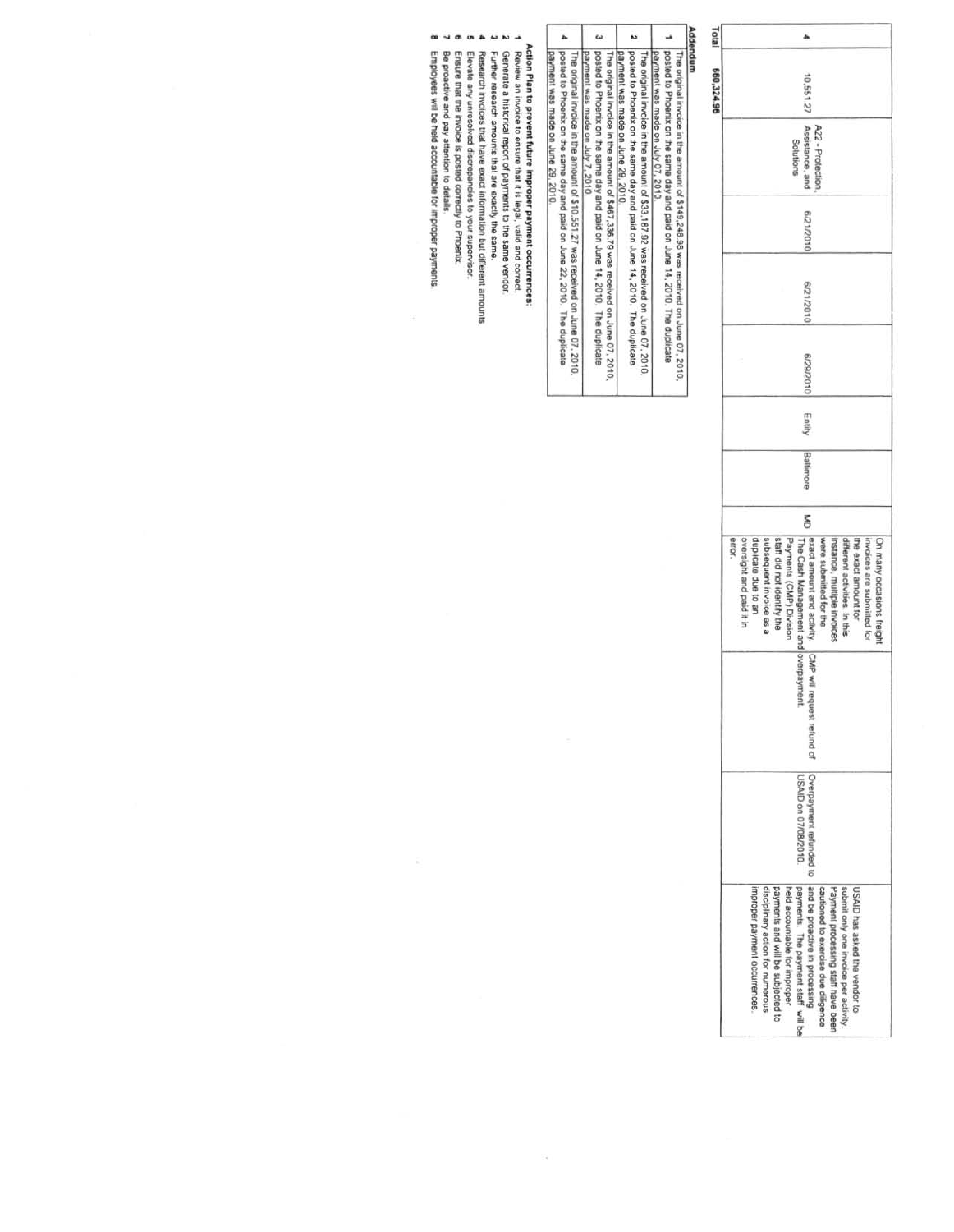## **Attachment**

### **Sources of information for Quarterly High Dollar Overpayment Report**

According to Executive Order 13520 (EO) and M-10-13, a high-dollar overpayment can be made to an individual or an entity and represents any overpayment that is in excess of 50 percent of the correct amount of the intended payment under the following circumstances:

1. Where the total payment to an individual exceeds \$5,000 as a single payment or in cumulative payments for the quarter; or

2. Where the payment to an entity exceeds \$25,000 as a single payment or in cumulative payments for the quarter.

In compliance with M-10-13 to identify high-dollar overpayments we considered examining several sources of information available to the agency such as:

- 1. Statistical samples conducted under the IPIA;
- 2. Agency post-payment reviews;
- 3. Recovery audits;
- 4. Agency IG reviews;
- 5. Self-reports; and

6. Reports from the public through internet and telephone hotlines, and other referrals.

### 1. **Statistical samples conducted under the IPIA**

The Improper Payments Information Act (IPIA) of 2002 (P.L. 107-300) requires agencies to annually review their programs and activities to identify those susceptible to significant improper payments. For FY 2010, the Office of the CFO populated a risk matrix with qualitative data for each agency program. The qualitative data was used in conjunction with the scoring criteria to assign a risk score to each risk condition. The Office of the CFO used the risk condition scores and weighing formulas to determine an overall risk score and to identify programs at high risk of being susceptible to significant improper payments. As a result, none of the programs met the OMB threshold requirements of significant erroneous payments, which are defined as annual erroneous payments in the program area exceeding both 2.5% of program payments and \$10 million. However, based on the risk assessment results, the Office of the CFO deemed the following four program areas to be susceptible to significant erroneous payments: Health, Education, Good Governance, and Infrastructure.

For FY 2010, the A-123 Assessment Team selected a statistically-valid sample of in scope program payment transactions for FY 2010 using a methodology that is compliant with current OMB guidelines.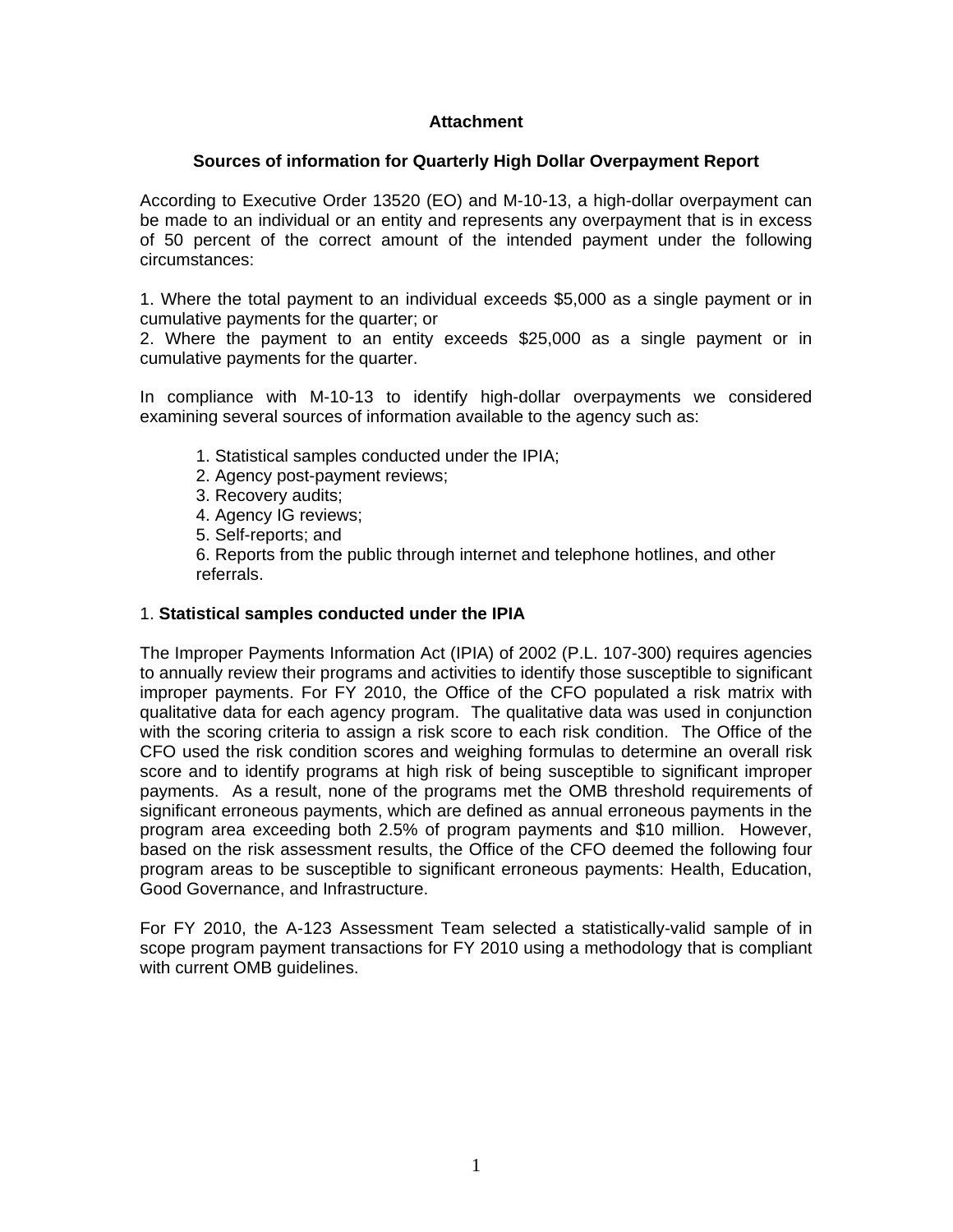$$
n \ge \frac{2.706(1 - P)}{\left(\frac{.025}{P}\right)^p}
$$

Where n is the required minimum sample size and P is the estimated percentage of erroneous payments

The estimated percentage of erroneous payments for FY 2009 was .28%. According to the Financial Audit Manual (FAM) Volume 1, July 2008**,** using a representative sampling selection is necessary where the reviewer cannot efficiently obtain sufficient assurance (based on the assessed risk of material misstatement and other substantive procedures including analytical procedures) about the population from non-representative selections. Therefore, USAID's selection is intended to be a representative selection (a sample projectable to the population).

The sample size determination resulted in testing a minimum of 12 sample transactions for each of the four identified program areas for USAID Headquarters and the Overseas Field Missions. Samples were randomly selected using the Interactive Data Extraction and Analysis (IDEA) computer software. For the third quarter of FY 2010, the A-123 Team tested 432 sample transactions. For each sample selection in the third quarter of FY 2010, the A-123 Team:

- a. Obtained sufficient supporting documentation for each sample transaction, examined, and assessed to determine whether the payments are appropriate or improper;
- b. Performed detailed tests of transactions for each sample item;
- c. Identified programs with a significant amount of improper payments;
- d. Determined error rate in the statistical sample;
- e. Extrapolated results of the statistical sample to determine the dollar value of errors in the population

### **2. Agency post-payment reviews**

On a monthly basis, the office of the Chief Financial Officer (OCFO) reviews an ad-hoc report for Metric Tracking System in order to identify duplicate payments or payments to the wrong vendor. During the period April 1, 2010 to September 30, 2010, the OCFO did not identify any high-dollar overpayments that exceed the thresholds of \$5,000 to an individual. However, the OCFO did identify high-dollar overpayments that exceed the \$25,000 threshold to one vendor. These transactions are reported in the "High-Dollar Overpayment Report for the Period April 1, 2010 through September 30, 2010". These high-dollar overpayments, totaling \$660,324.96, have been fully recovered.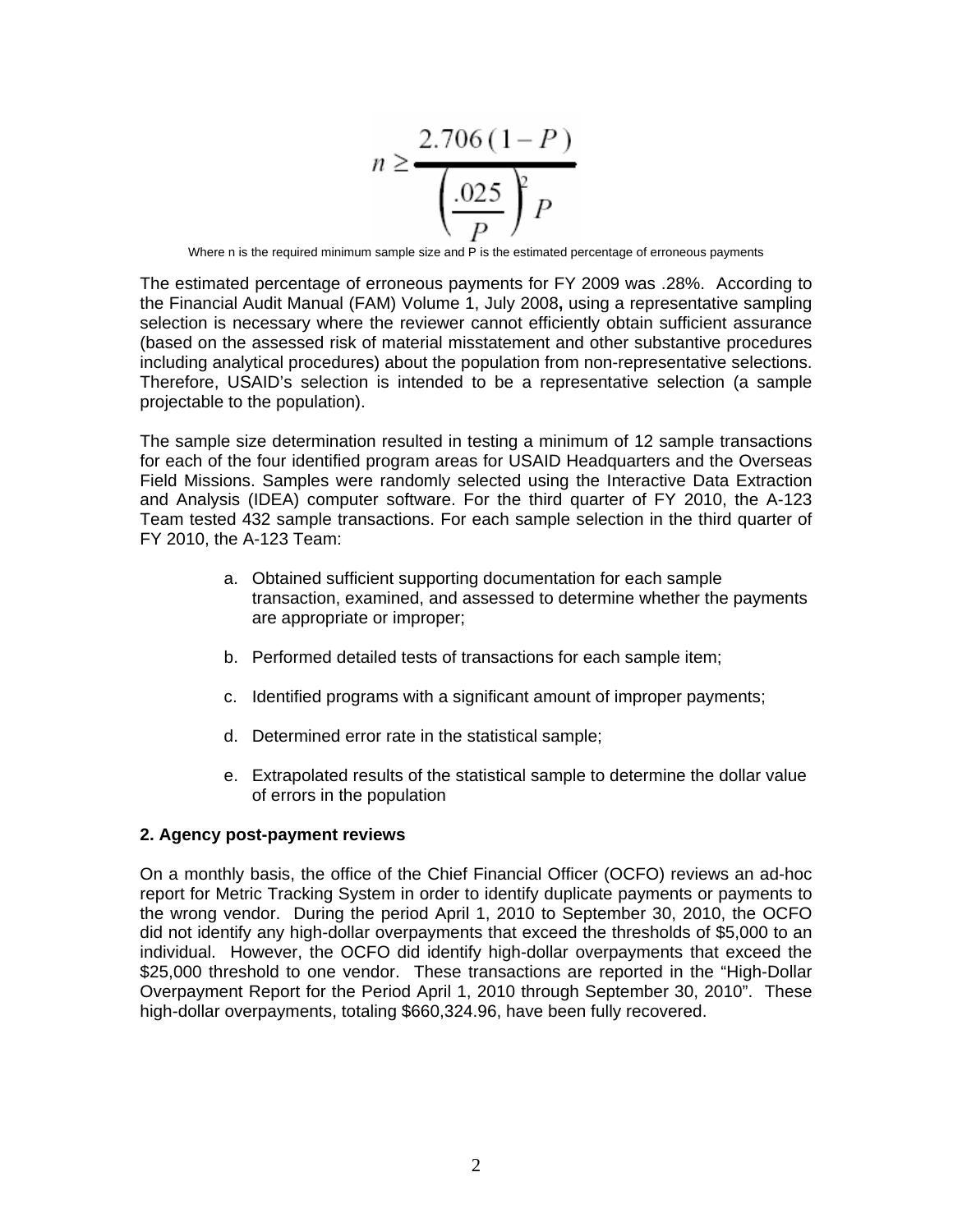### **3. Recovery audits**

The scope of the FY 2010 recovery auditing efforts will be all classes of contracts and contract payments for the period July 1, 2009 through June 30, 2010 (recovery audit reporting period). However, the initial sample was selected based on the information available for all classes of contracts and contract payments for the period July 1, 2009 through December 31, 2009. The objective of sampling all classes of contracts and contract payments for the period July 1, 2009 thru June 30, 2010 was to select items to reach a conclusion, only on the items selected (non-statistical sampling/nonrepresentative).

According to the FAM**,** using a non-representative selection prohibits the projection of the results to the portion of the population that was not tested. Accordingly, the application of appropriate analytical and/or other substantive procedures to the remaining items should be conducted, unless those items are immaterial in total or enough assurance is obtained that there is a low risk of material misstatement in the total population.

Based on the results of the of the FY 08 recovery auditing efforts, 1% of the population contained errors. Furthermore, during FY 07, the recovery audit contractor review for fiscal years 2003 through 2005 indicated, "With over thirty years of history, the rate of recoveries is well below industry standards of .1% to .3%". Therefore, assurance of a low risk of material misstatement in the total population was sufficiently obtained and the application of appropriate analytical and/or other substantive procedures to the remaining items was not conducted.

The sample size determination resulted in testing 687 sample transactions during the FY 2010 recovery auditing period. Samples will be randomly selected each quarter using the IDEA computer software. Personnel of the Cash Management and Payments (CMP) Division tested 175 sample transactions for the third quarter of FY 2010. For each sample selection in the third quarter of FY 2010, the CFO staff:

- a. Obtained sufficient supporting documentation for each sample transaction, examined, and assessed to determine whether the payments are appropriate or improper (overpayments);
- b. Performed detailed tests of transactions for each sample item
- c. Determined the amount of recoveries, if any, due to amounts erroneously paid to contractors; and
- d. Determined the proper disposition of recovered funds, as applicable.

## **4. Agency IG reviews**

For the period April 1, 2010 to September 30, 2010, the Office of the CFO examined the quarterly report generated from the Agency's Consolidated Audit & Compliance System (CACS) that the IG office populated with financial information from post audit reviews. Our examination did not identify any high-dollar over-payments that exceed the thresholds of \$5,000.00 to an individual or \$25,000.00 to an entity.